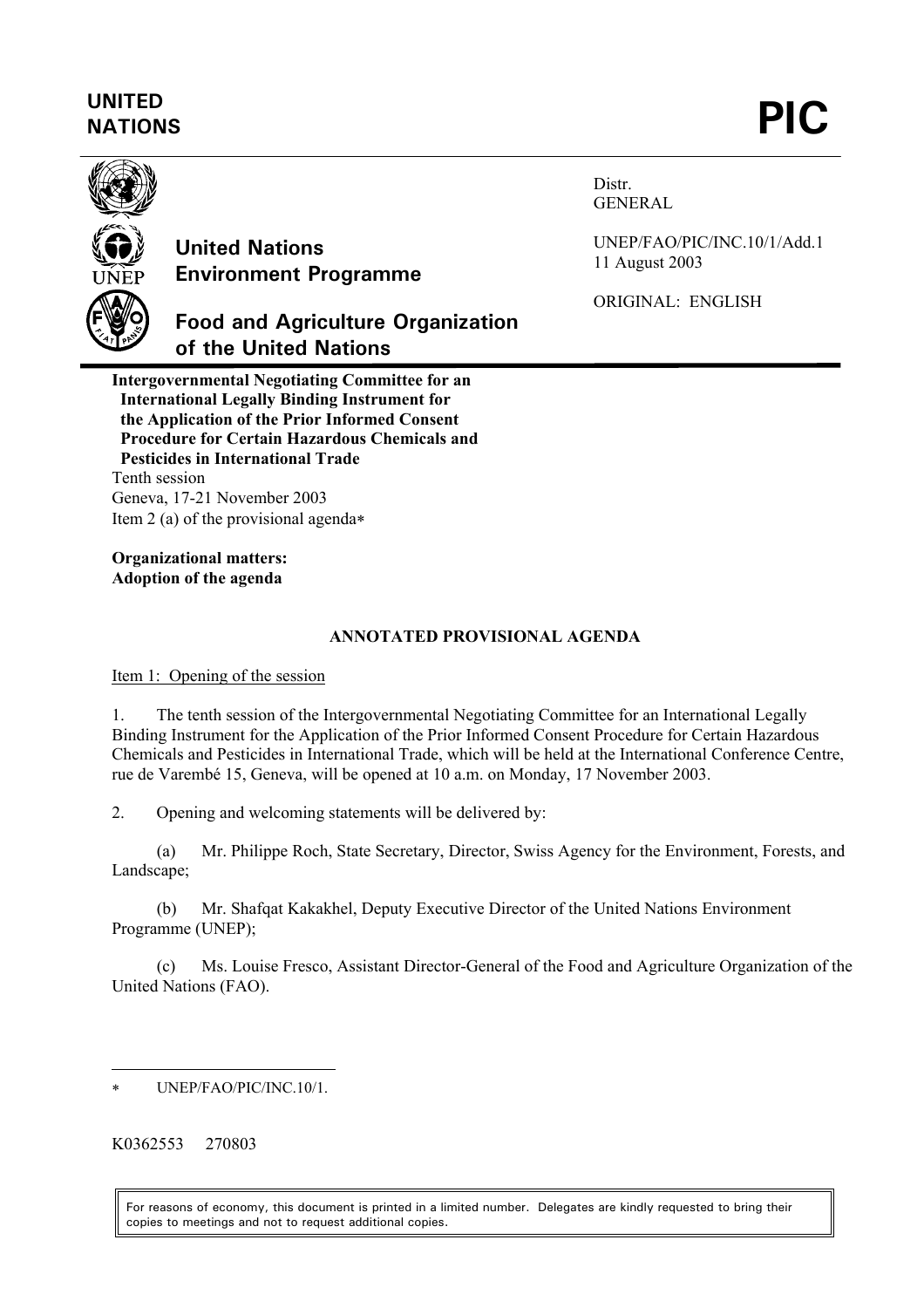#### UNEP/FAO/PIC/INC.10/1/Add.1

#### Item 2: Organizational matters

#### (a) Adoption of the agenda

3. The Committee may wish to adopt its agenda on the basis of the provisional agenda as contained in document UNEP/FAO/PIC/INC.10/1.

## (b) Organization of work

4. The Committee has before it a note by the secretariat (UNEP/FAO/PIC/INC.10/2) transmitting a scenario note by the Chair of the Committee, Ms. Maria Celina de Azevedo Rodrigues, in which she communicates her plans and general expectations for the session to all delegates.

5. The Committee may wish to decide that it should meet from 10 a.m. to 1 p.m. and from 3 p.m. to 6 p.m., subject to adjustment as necessary.

## Item 3: Activities of the secretariat and review of the situation as regards extrabudgetary funds

6. The Committee has before it a note by the secretariat (UNEP/FAO/PIC/INC.10/3) on activities of the secretariat and a review of the situation as regards extrabudgetary funds.

7. The Committee may wish to take note of the information presented in the secretariat's note and:

(a) Approve the staffing level and budget for 2004-2005;

(b) Urge Governments and others to provide the necessary funding to implement the budget for 2003, and for 2004-2005, in full;

(c) Note that, although the first meeting of the Conference of the Parties is tentatively planned and budgeted for 2004, its scheduling is determined by the pace of ratification, and agree that the secretariat should have the flexibility to reschedule the meeting if necessary.

## Item 4: Implementation of the interim prior informed consent procedure

## (a) Status of implementation

8. The Committee has before it a note by the secretariat (UNEP/FAO/PIC/INC.10/4) on the status of implementation of the interim prior informed consent (PIC) procedure.

9. The Committee may wish to note the progress made in the implementation of the interim PIC procedure, in particular the level of importing country responses as listed in chapter VI of the note by the secretariat.

10. Countries that have participated in the workshops should be prepared to identify some of the constraints which they are facing in preparing import responses and in working towards ratification of the Convention, and to consider how those constraints might be overcome.

## (b) Confirmation of experts designated for the Interim Chemical Review Committee

11. The Committee has before it a note by the secretariat (UNEP/FAO/PIC/INC.10/5) on the confirmation of new experts from the North American and the Asian regions designated to the Interim Chemical Review Committee.

12. The Committee may wish to consider the information presented in the note by the secretariat and, as appropriate, confirm the designation of the new experts to the Interim Chemical Review Committee.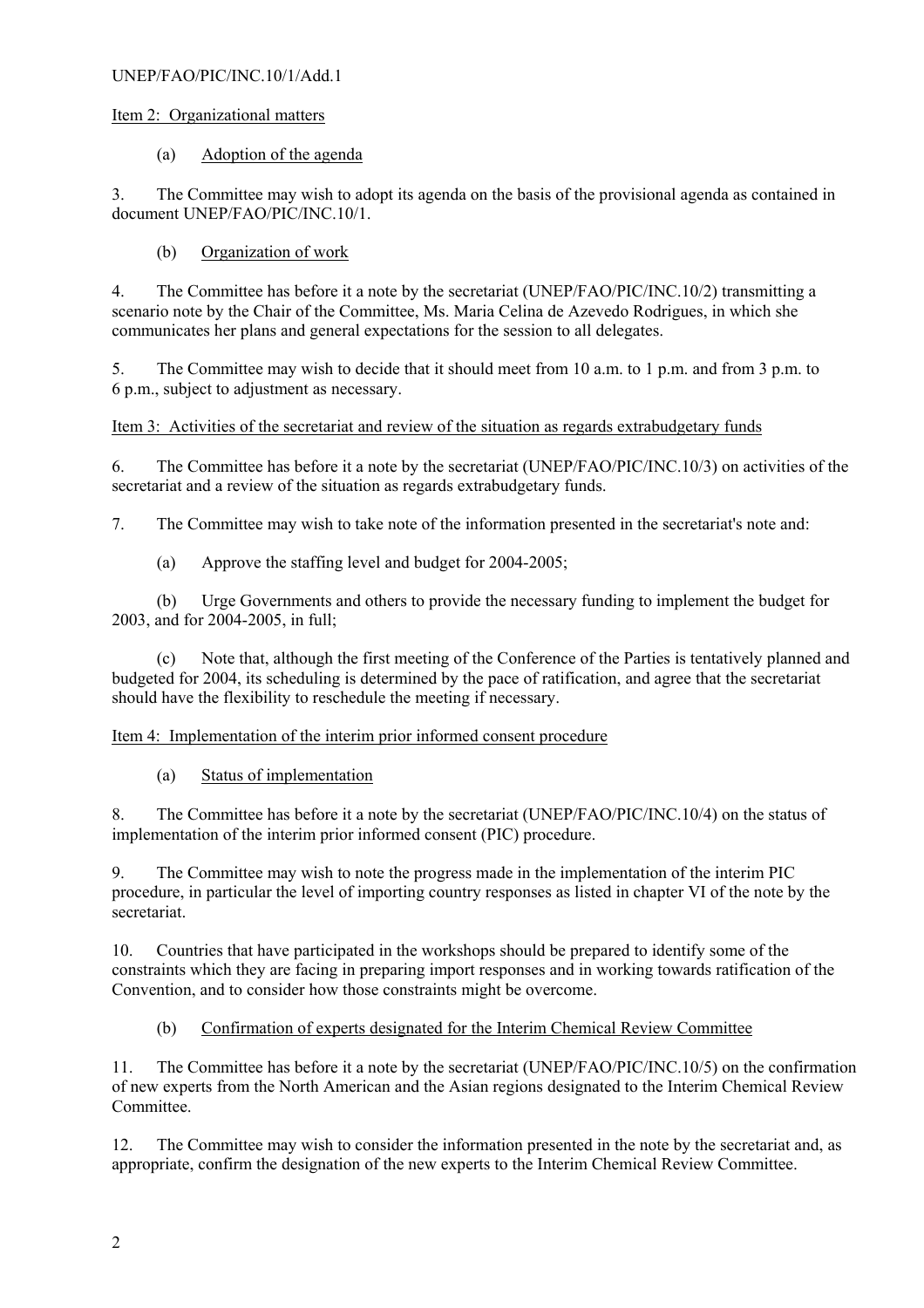## (c) Presentation of the report of the Interim Chemical Review Committee on the work of its fourth session

13. The Committee has before it a note by the secretariat (UNEP/FAO/PIC/INC.10/6) transmitting the report of the Interim Chemical Review Committee on the work of its fourth session.

14. The Committee may wish to take note of the report. Specific issues arising out of the fourth session are covered under agenda item 4 (e).

- (d) Inclusion of chemicals in the interim prior informed consent procedure
	- (i) Asbestos

15. The Committee has before it a note by the secretariat (UNEP/FAO/PIC/INC.10/7) on the inclusion of the amosite, actinolite, anthophyllite, tremolite and chrysotile forms of the chemical asbestos (category: industrial) in the interim prior informed consent procedure.

16. The Committee may wish to decide to make the amosite, actinolite, anthophyllite, tremolite and chrysotile forms of asbestos subject to the interim prior informed consent procedure as defined in paragraph 2 of the resolution on interim arrangements, and to approve the draft decision guidance document.

## (ii) DNOC

17. The Committee has before it a note by the secretariat (UNEP/FAO/PIC/INC.10/8) on the inclusion of the chemical DNOC (category: pesticide) in the interim prior informed consent procedure.

18. The Committee may wish to decide to make the chemical DNOC and its salts (such as the ammonium salt, potassium salt and sodium salt) subject to the interim prior informed consent procedure, as defined in paragraph 2 of the resolution on interim arrangements, and to approve the draft decision guidance document.

## (iii) Dustable powder formulations of benomyl, carbofuran and thiram

19. The Committee has before it a note by the secretariat (UNEP/FAO/PIC/INC.10/9) on the inclusion of the severely hazardous pesticide formulation: dustable powder formulations containing benomyl at or above 7 per cent, carbofuran at or above 10 per cent and thiram at or above 15 per cent, in the interim prior informed consent procedure.

20. The Committee may wish to decide to make the severely hazardous pesticide formulation: dustable powder formulations containing benomyl at or above 7 per cent, carbofuran at or above 10 per cent and thiram at or above 15 per cent subject to the interim prior informed consent procedure, as defined in paragraph 2 of the resolution on interim arrangements, and to approve the draft decision guidance document.

## (iv) Issues related to inclusion of other chemicals

21. The Committee has before it a note by the secretariat (UNEP/FAO/PIC/INC.10/10) on inclusion of chemicals after the entry into force of the Convention.

22. The Committee may wish to consider the information provided and provide its guidance to the secretariat in respect of the suggested short session of the Committee immediately prior to the opening of the first meeting of the Conference of the Parties.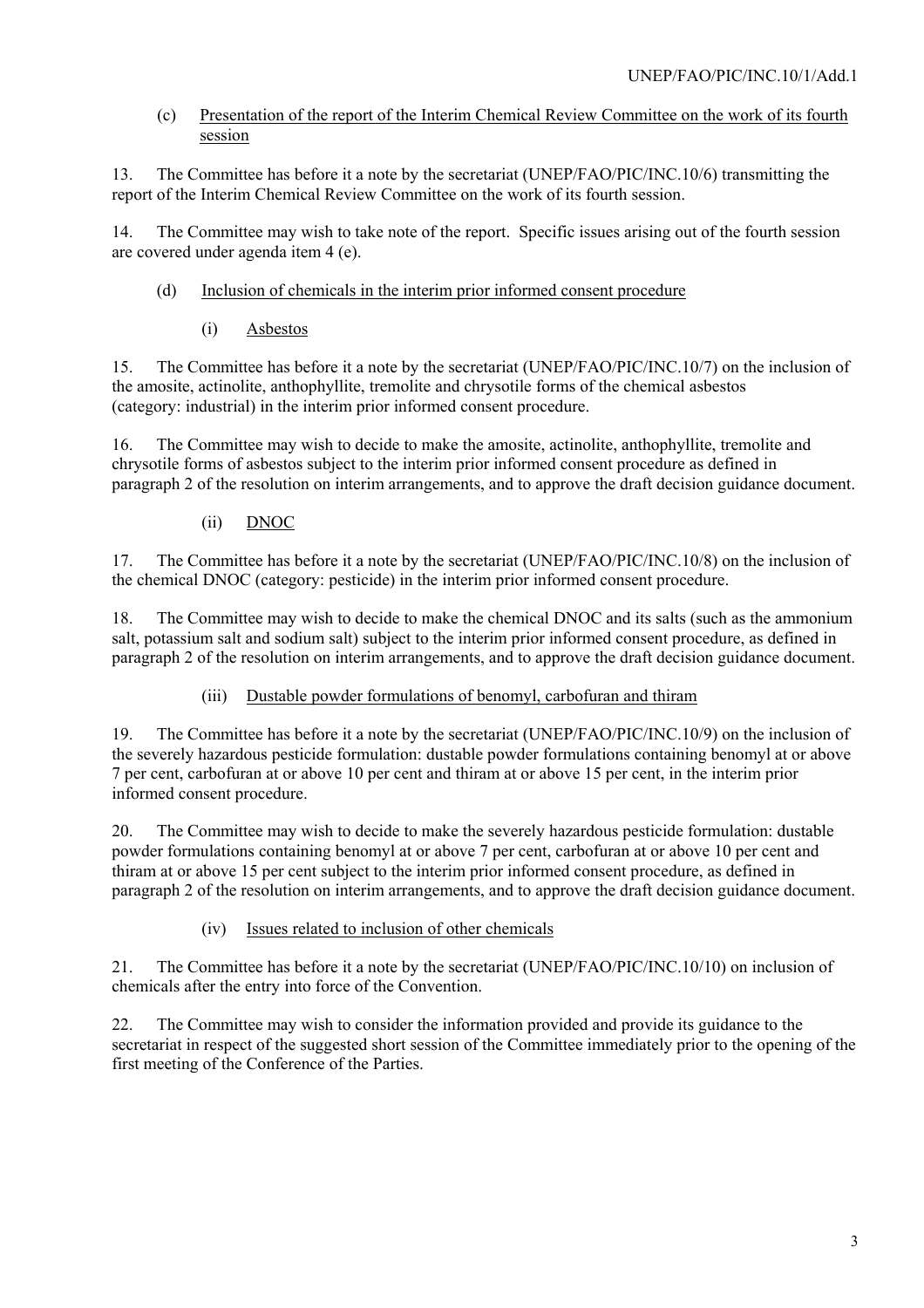#### UNEP/FAO/PIC/INC.10/1/Add.1

#### (e) Issues arising out of the fourth session of the Interim Chemical Review Committee

## (i) Maleic Hydrazide - Status of implementation of decision INC-8/3

23. The Committee has before it a note by the secretariat (UNEP/FAO/PIC/INC.10/11) containing a report on the status of implementation of decision INC-8/3.

24. The Committee may wish to review the current status of the implementation of decision INC-8/3 concerning the potassium salt of maleic hydrazide and consider what further follow-up may be necessary regarding the choline salt of maleic hydrazide.

## (ii) Possible inconsistencies in Annex III of the Convention

25. The Committee has before it a note by the secretariat (UNEP/FAO/PIC/INC.10/12) on possible inconsistencies within Annex III of the convention and between Annex III and decision guidance documents.

26. The Intergovernmental Negotiating Committee may wish to consider the proposed changes to the entries for 2,4,5-T, pentachlorophenol, dinoseb and dinoseb salts, and methyl parathion, and to consider making a recommendation to the Conference of the Parties regarding those changes.

## (iii) Achievements by the Interim Chemical Review Committee

27. The Committee has before it a note by the secretariat (UNEP/FAO/PIC/INC.10/13) forwarding a note on achievements by the Interim Chemical Review Committee, prepared by Mr. Reiner Arndt, its Chair.

28. The Committee may wish to note the information presented.

(iv) Other issues

29. The Committee has before it a note by the secretariat (UNEP/FAO/PIC/INC.10/14) on the "bridging" information to be contained in the supporting documentation provided by a notifying country using a risk evaluation from another country in support of final regulatory action. The Committee may wish to take note of the working paper reproduced in annex to that note.

30. The Committee has before it also a note by the secretariat (UNEP/FAO/PIC/INC.10/15) on the preparation and use of focused summaries. The Committee may wish to take note of the working paper annexed to that note and to consider inviting designated national authorities to prepare focused summaries, on a voluntary basis, using the information at their disposal.

31. The Committee has before it a note by the secretariat (UNEP/FAO/PIC/INC.10/16) that provides relevant background information and a summary of the Interim Chemical Review Committee's deliberations on selected issues that are not specifically covered elsewhere in the agenda. The Committee may wish to note the information presented.

## Item 5: Preparations for the Conference of the Parties

## (a) Draft rules of procedure

32. At its ninth session, the Committee agreed that paragraph 1 of rule 45 of the draft rules of procedure would need to be revisited at a future meeting of the Committee. Accordingly, the secretariat is providing, in annex to its note UNEP/FAO/PIC/INC.10/17, the draft text of rule 45 of the draft rules of procedure, as adopted by the Committee at its eighth session.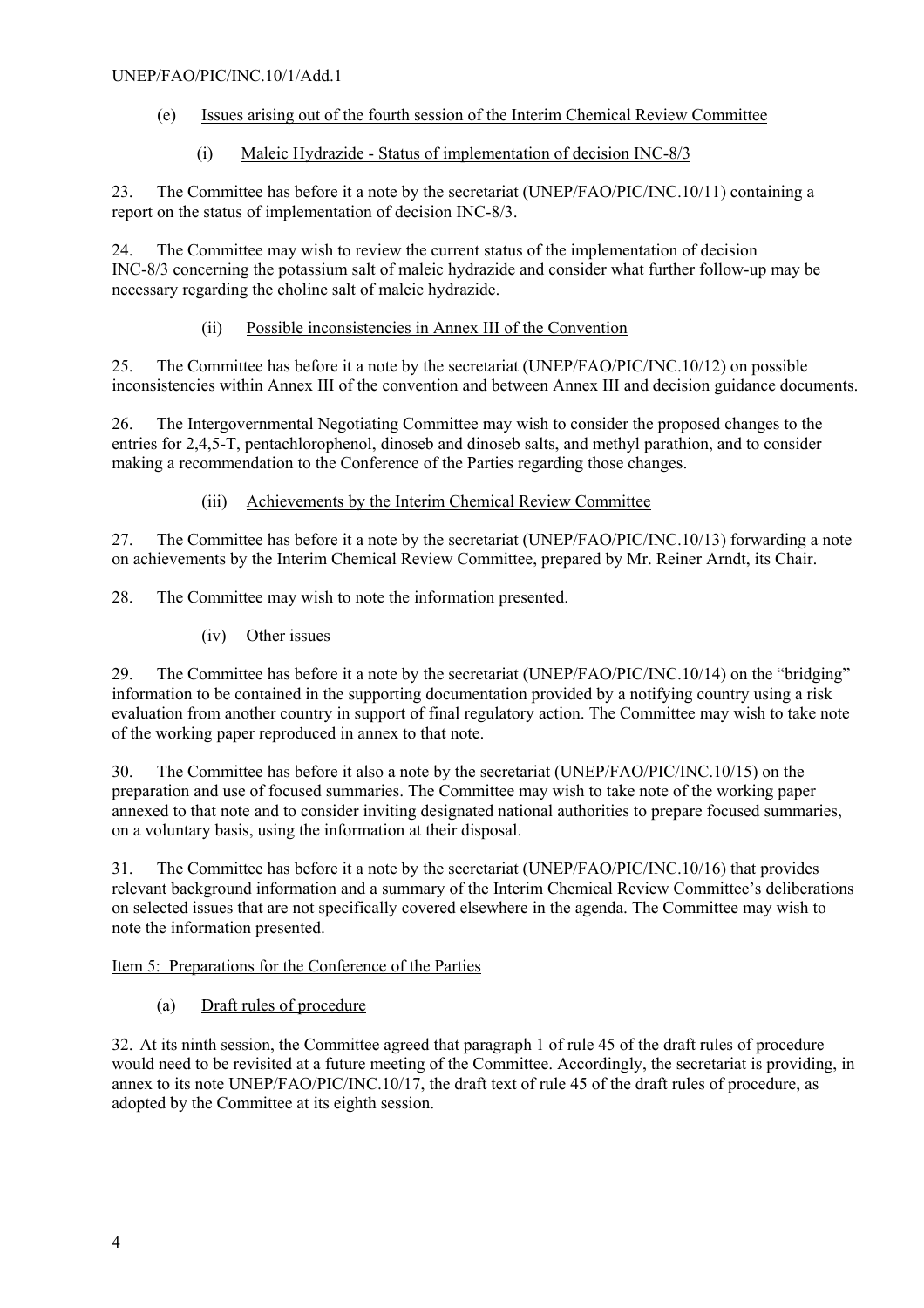## (b) Draft financial rules and provisions

33. The Committee has before it a note by the secretariat (UNEP/FAO/PIC/INC.10/18) submitting the draft financial rules for its further consideration.

34. The Committee will have before it also an information note by the Secretariat (UNEP/FAO/PIC/INC.10/INF/5) submitting a proposal by the representative of Canada that was circulated at the Committee's ninth session as a conference room paper.

## (c) Settlement of disputes

35. At its ninth session, the Committee finalized the draft rules on arbitration and conciliation except for one issue identified in the footnote to article 16 of the draft rules of arbitration (see paragraph 106 of document UNEP/FAO/PIC/INC.9/21). The Committee agreed that it would consider that provision further at its tenth session.

36. The Committee may wish to consider the outstanding issue and, upon reaching agreement, decide whether it wishes to transmit the draft rules on arbitration and conciliation to the Conference of the Parties.

(c) Non-compliance

37. The Committee has before it a note by the secretariat (UNEP/FAO/PIC/INC.10/19) on non-compliance and a note by the secretariat (UNEP/FAO/PIC/INC.10/20) transmitting a draft prepared by the Chair of the working group on compliance.

#### Item 6: Issues arising out of the Conference of Plenipotentiaries

## (a) Support for implementation

38. The Committee has before it a note by the secretariat (UNEP/FAO/PIC/INC.10/21) with a compilation and analysis of the results and conclusions of workshops on the Convention.

39. The Committee may wish to consider the information provided.

40. Countries that have participated in the workshops should be prepared to identify some of the constraints they are facing in preparing import responses and in working towards ratification of the Convention, and to consider how those constraints might be overcome.

41. The Committee has also before it a note by the secretariat (UNEP/FAO/PIC/INC.10/22) on the establishment of an electronic clearing house.

42. The Committee may wish to note the establishment of the clearing house on chemicals subject to the interim PIC procedure through the Rotterdam Convention web site (www.pic.int). The secretariat would welcome feedback on the usefulness of the information to Parties and any issues arising from the operation of the clearing house.

43. The Committee has also before it a note by the secretariat (UNEP/FAO/PIC/INC.10/23) on technical assistance needs and opportunities for synergies as the basis for a possible strategic approach to technical assistance.

44. The Committee may wish to consider the proposed actions.

## Item 7: Assignment of Harmonized System custom codes

45. The Committee will have before it an information note by the secretariat (UNEP/FAO/PIC/INC.10/INF/1) on the status of its work with the World Customs Organization.